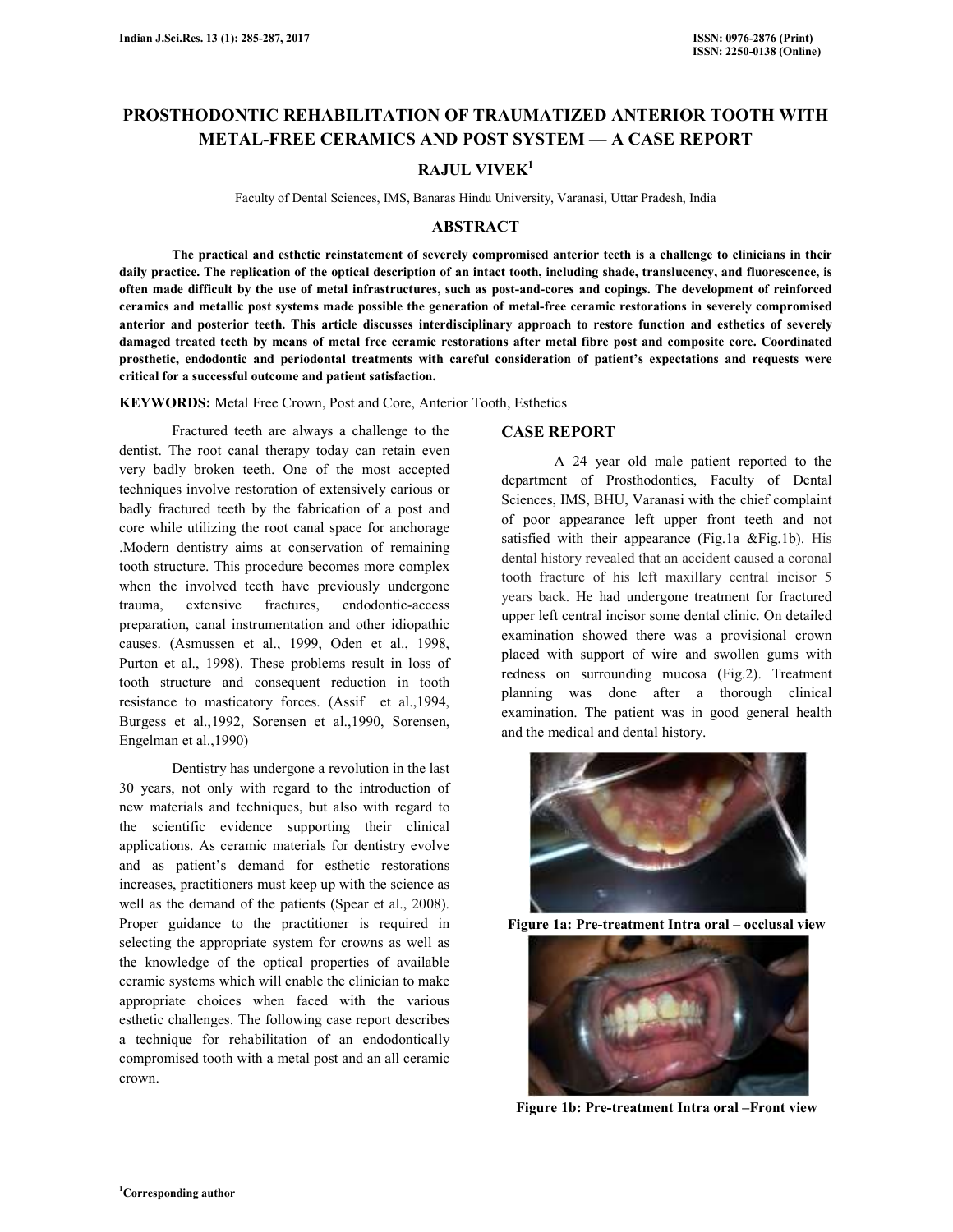

**Figure 2: After Removal of past prosthesis** 

The prosthesis was removed followed by thorough supragingival and subgingival scaling in relation to maxillary anterior region. The patient was given oral hygiene instructions and was advised to use 0.2% chlorhexidine mouthwash twice daily for the next 7 days. After 7 days the inflammation had come down. A Digonastic impressions (Jeltrate, Dentsply/Caulk)), were made and diagnostic casts were obtained. Evaluation was done after analysing the mounted diagnostic casts and radiographs. A multidisciplinary treatment plan was devised that consisted of endodontic treatment, and metal post, composite core built up and restoration by metal free crowns.

Initial treatment sequence started with Root canal treatment done on Left Central incisor. On next appointment removal of root canal filling was done leaving 4 mm of apical filling to maintain good apical seal and post space preparation was done with the help of Gates Glidden drill. A metal post placed on the prepared canal. Size of the post selected was 0.70 mm in diameter at the apical end and 1.30 mm in diameter at coronal end with 3.44° of taper and tooth build by composite restoration(Fig.3). Tooth preparation was done according to fundamentals of metal free crowns. Final impression was then taken with heavy- and lightviscosity polyvinyl siloxane Impression material after the placement of gingival retraction cord, for the fabrication of prosthesis for left lateral incisor with the full ceramic crown. Proper shade matching was done. The final prosthesis was made for left lateral incisor and prosthesis was with dual-cure resin luting agent (RelyX Unicem®, 3M ESPE, USA). Patient was pleased with the life-like appearance of his new crown and oral hygiene instructions were given to patients (Fig.4).



**Figure 3: Placement of post and composite core** 



**Figure 4: Final Prosthesis** 

#### **DISCUSSION**

The size, form and appearance of the maxillary anterior teeth are important not only to dental esthetics but also to facial esthetics. The goal is to restore the maxillary anterior teeth in harmony with the adjacent tissues as well as the facial appearance. However, there is little scientific data in the dental literature to use as a guide for defining the proper size and shape of anterior teeth or determining normal relationships for them and the adjacent tissue (Hasanreisoglu et al., 2005). Allceramic systems offer a promising alternative for the restoration of anterior teeth, and short-term clinical evaluations have demonstrated high success rates (Burgess et al., 1992, Sorensen et al., 1990).

This clinical report describes an interdisciplinary approach for the rehabilitation of fractured teeth by endodontic treatment, periodontal treatment, metal post insertion, core build up and fabrication of metal free prosthesis which was satisfying both esthetically and functionally. Compromised clinical crown status of the patient was improved and sufficient clinical crown length was obtained by means of crown lengthening procedures and fibre-core restorations. Teeth with severe coronal destruction and insufficient clinical crown length limit the success of the final prosthetic restorations. The treatment options may vary considerably depending on the above mentioned factors. The prosthetic treatment usually includes complete coverage metal ceramic crowns for